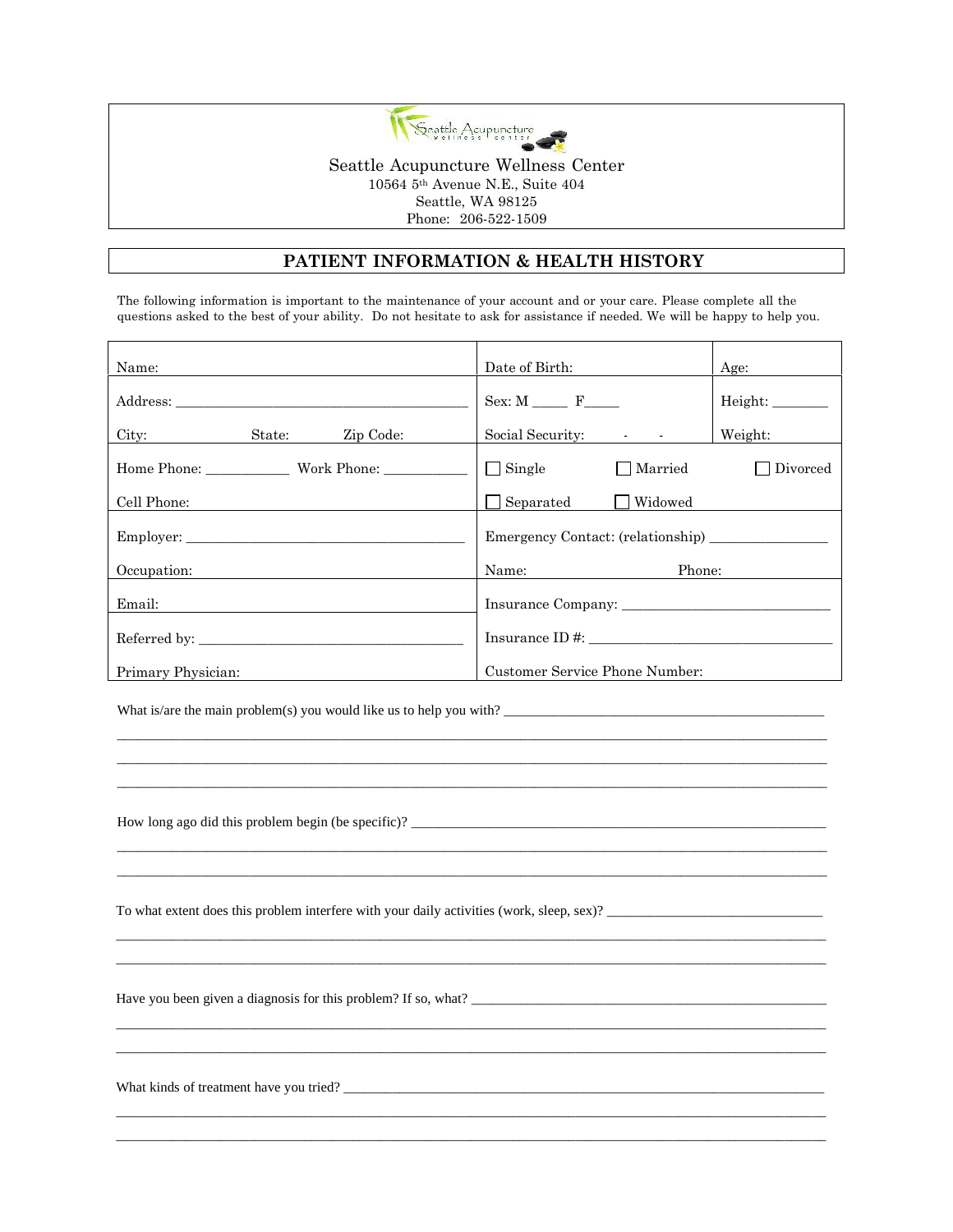| Family Medical History (please check all that applies)  |                                                           | <b>Past Medical History</b>                                                                                                                     | (please include date)                                                                                                                                                                                                                                                                         |  |
|---------------------------------------------------------|-----------------------------------------------------------|-------------------------------------------------------------------------------------------------------------------------------------------------|-----------------------------------------------------------------------------------------------------------------------------------------------------------------------------------------------------------------------------------------------------------------------------------------------|--|
| Diabetes<br>__High Blood Pressure<br>_Stroke<br>_Asthma | Cancer<br><b>Heart Disease</b><br>Seizures<br>__Allergies | Cancer<br>High Blood Pressure<br>Thyroid Disease<br>Diabetes<br>Seizures<br>$\_\_\$ Hepatitis<br>_Rheumatic Factor<br>Venereal Disease<br>Other | <u> 1989 - John Harrison, mars et al.</u><br><u> 1989 - Johann John Harry Harry Harry Harry Harry Harry Harry Harry Harry Harry Harry Harry Harry Harry Harry H</u><br><u> 1989 - Johann John Harry Harry Harry Harry Harry Harry Harry Harry Harry Harry Harry Harry Harry Harry Harry H</u> |  |
|                                                         |                                                           |                                                                                                                                                 |                                                                                                                                                                                                                                                                                               |  |
|                                                         |                                                           |                                                                                                                                                 |                                                                                                                                                                                                                                                                                               |  |
|                                                         |                                                           |                                                                                                                                                 |                                                                                                                                                                                                                                                                                               |  |
|                                                         |                                                           |                                                                                                                                                 |                                                                                                                                                                                                                                                                                               |  |
|                                                         |                                                           |                                                                                                                                                 |                                                                                                                                                                                                                                                                                               |  |
|                                                         |                                                           |                                                                                                                                                 |                                                                                                                                                                                                                                                                                               |  |
|                                                         |                                                           |                                                                                                                                                 |                                                                                                                                                                                                                                                                                               |  |
| Please describe your average daily diet:                |                                                           |                                                                                                                                                 |                                                                                                                                                                                                                                                                                               |  |
| Morning:                                                |                                                           |                                                                                                                                                 |                                                                                                                                                                                                                                                                                               |  |
|                                                         |                                                           |                                                                                                                                                 |                                                                                                                                                                                                                                                                                               |  |
|                                                         |                                                           |                                                                                                                                                 |                                                                                                                                                                                                                                                                                               |  |
|                                                         |                                                           |                                                                                                                                                 |                                                                                                                                                                                                                                                                                               |  |
|                                                         |                                                           |                                                                                                                                                 |                                                                                                                                                                                                                                                                                               |  |
|                                                         |                                                           | Do you smoke? Yes / No Please describe any use of drugs for non-medical purposes:                                                               |                                                                                                                                                                                                                                                                                               |  |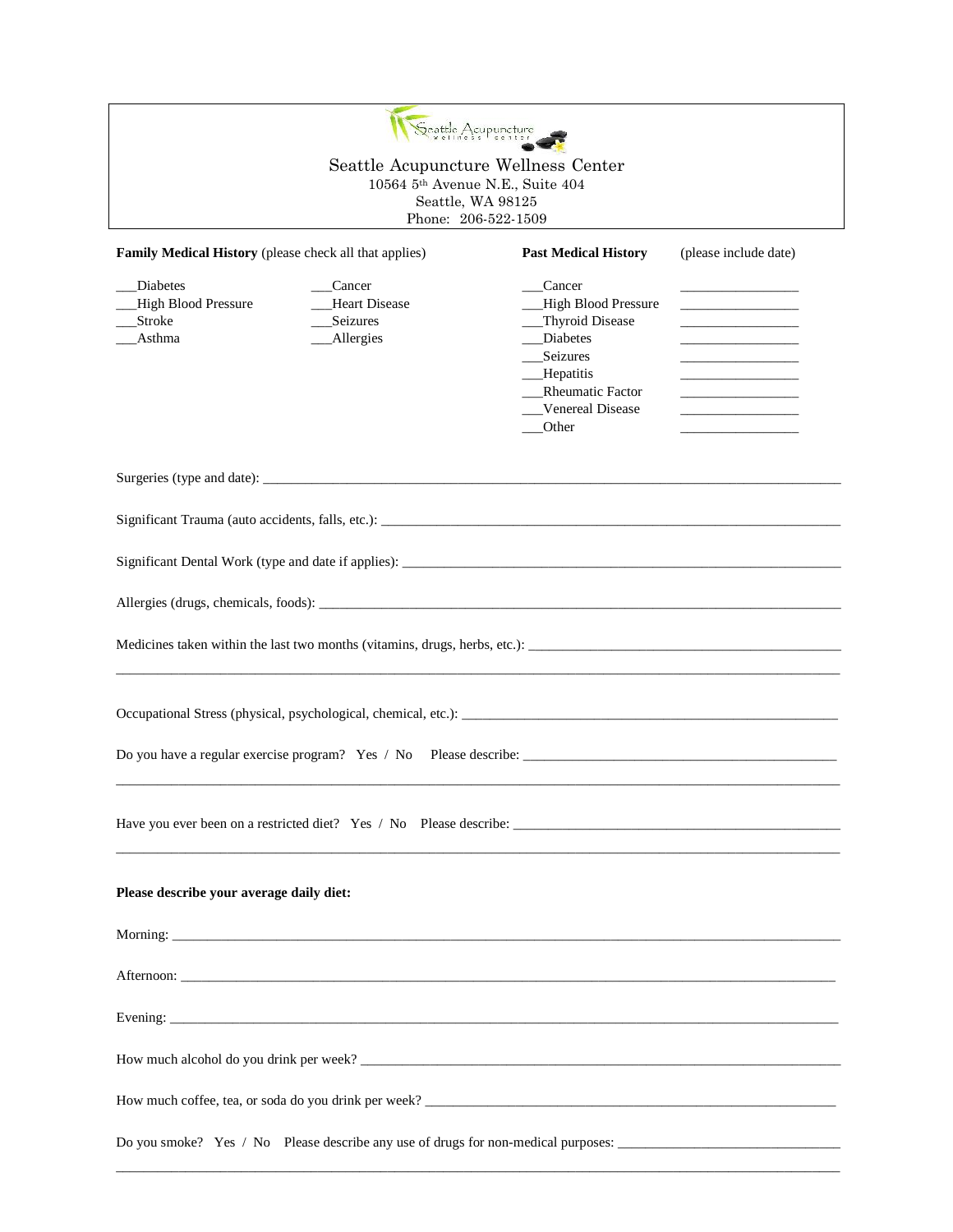

#### **Please check any symptoms you have had in the last three months**:

................

| For Re-Exam<br>Only: | <b>GENERAL:</b>                    | For Re-Exam<br>Only: | HEAD, EYES, EARS, NOSE<br><b>AND THROAT:</b>    |
|----------------------|------------------------------------|----------------------|-------------------------------------------------|
|                      | Chills                             |                      |                                                 |
|                      | <b>Localized Weakness</b>          |                      | <b>Dizziness</b>                                |
|                      | Lack of Thirst                     |                      | <b>Migraines</b>                                |
|                      | <b>Tremors</b>                     |                      | <b>Headaches</b>                                |
| H                    | Fevers                             |                      | When                                            |
| Ħ                    | Bleed or Bruise Easily             |                      | Where_                                          |
|                      | Fatigue                            |                      | Facial Pain                                     |
|                      | Poor Balance                       |                      | <b>Glasses</b>                                  |
|                      | <b>Sweat Easily</b>                |                      | Poor Vision                                     |
| <u>na</u>            | Peculiar Tastes or Smells          |                      | Night Blindness                                 |
|                      | Time of Day                        |                      | <b>Blurry Vision</b>                            |
|                      | Edema                              |                      | Color Blindness                                 |
|                      | Where                              |                      | <b>Blind Field</b>                              |
|                      | Night Sweats                       |                      | <b>Excessive Tears</b>                          |
|                      | Strong Thirst (Hot /Cold)          |                      | Discharge from Eyes                             |
|                      | Poor Sleep                         |                      | Poor Hearing                                    |
|                      | Cravings                           |                      | Ringing in Ears                                 |
|                      | Change in Appetite                 |                      | Earaches                                        |
|                      | <b>Weight Gain</b>                 |                      | Discharge from Ear                              |
| Ħ                    | Weight Loss                        |                      | Nose Bleeds                                     |
|                      | Poor Appetite                      |                      | Sinus Congestion                                |
|                      |                                    |                      | Nasal Drainage                                  |
|                      | <b>SKIN AND HAIR:</b>              |                      | <b>Grinding Teeth</b>                           |
|                      |                                    |                      | Teeth Problems                                  |
|                      | Rashes                             |                      | Jaw Clicks                                      |
|                      | <b>Itching</b>                     |                      | Concussions                                     |
|                      | Change in Hair or Skin             |                      | <b>Recurrent Sore Throat</b>                    |
|                      | Ulcerations                        |                      | Hoarseness                                      |
|                      | Eczema                             |                      | Sores on Lips or Tongue                         |
|                      | Oozing on Skin Lesion              |                      | Other Head or Neck                              |
| <u>ul</u>            | Hives                              |                      | Problems                                        |
|                      | Pimples                            |                      |                                                 |
|                      | <b>Recent Moles</b>                |                      |                                                 |
|                      | Loss of Hair                       |                      | <b>CARDIOVASCULAR:</b>                          |
|                      | Dandruff                           |                      | High Blood Pressure                             |
|                      | Other                              |                      | Low Blood Pressure                              |
|                      |                                    |                      | Chest                                           |
|                      | <b>RESPIRATORY:</b>                |                      | Discomfort/Pain                                 |
|                      |                                    |                      |                                                 |
|                      | Cough                              |                      | <b>Heart Palpitations</b><br>Cold Hands or Feet |
|                      | Asthma/Wheezing                    |                      |                                                 |
|                      | Pain and Deep Breath               |                      | Swelling of Hands or Feet<br>Swelling of Feet   |
|                      | Difficulty Breathing When          |                      | <b>Blood Clots</b>                              |
|                      |                                    |                      |                                                 |
|                      | Lying Down<br>Production of Phlegm |                      | Fainting<br>Difficulty Breathing                |
|                      | Color_                             |                      |                                                 |
|                      | Coughing Blood                     |                      |                                                 |
|                      | Pneumonia                          | Date:                |                                                 |
|                      |                                    |                      |                                                 |
|                      | <b>Bronchitis</b>                  |                      |                                                 |
|                      | Other Lung Problems                |                      |                                                 |
| Date:                |                                    |                      |                                                 |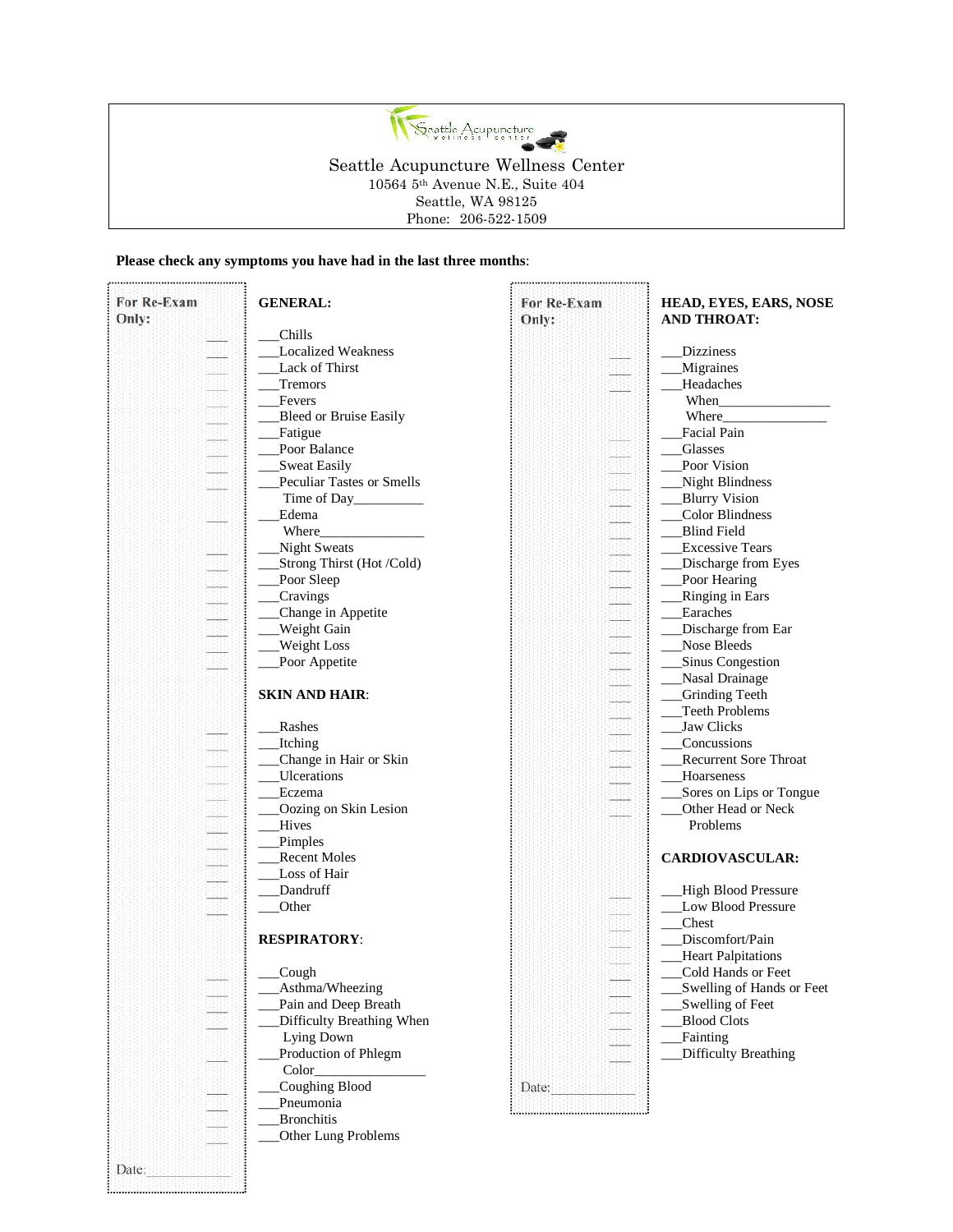

| For Re-Exam<br>Only: | PREGNANCY AND<br>GYNECOLOGY:     | For Re-Exam<br>Only: | <b>GENITO-URINARY:</b>             |
|----------------------|----------------------------------|----------------------|------------------------------------|
|                      |                                  |                      | Pain on Urination                  |
|                      | Number of Pregnancies            |                      | <b>Urgency to Urinate</b>          |
|                      | Number of Births                 |                      | Frequent Urination                 |
|                      | Number of Premature Births       |                      | Blood in Urine                     |
|                      | Number of Miscarriages           |                      | Decrease in Flow                   |
|                      | Number of Abortions              |                      | Unable to Hold Urine               |
|                      |                                  |                      |                                    |
|                      | Age at First Menses              |                      | _Dribbling                         |
|                      | First Date of Last Menses        |                      | <b>Kidney Stones</b>               |
|                      | Heavy Periods                    |                      | Impotency                          |
|                      | Light Periods                    |                      | Change in Sexual Drive             |
|                      | Painful Periods                  |                      | Sores on Genitals                  |
|                      | <b>Irregular Periods</b>         |                      | Do you wake up to urinate?         |
|                      | Changes in Body/Psyche           |                      | Other Genital or Urinary Problems  |
|                      | Prior to Menstruation            |                      |                                    |
|                      | Clots                            |                      | NEUROPSYCHOLOGICAL:                |
|                      | Menopause                        |                      |                                    |
|                      | Age_                             |                      | Seizures                           |
|                      |                                  |                      | <b>Areas of Numbness</b>           |
|                      | Vaginal Discharge                |                      | Weakness                           |
|                      | Post-coital Bleeding             |                      | Sleep Disorder                     |
|                      | Vaginal Sores                    |                      | Concussion                         |
|                      | Date of Last PAP____________     |                      | <b>Bad Temper</b>                  |
|                      | <b>Breast Lumps</b>              |                      | Loss of Control/Violence Potential |
|                      | Nipple Discharge                 |                      | __Vertigo                          |
|                      | Do you practice birth control?   |                      | Lack of Coordination               |
|                      |                                  |                      | _Depression                        |
|                      | How long have you practiced your |                      | Easily Susceptible to Stress       |
|                      | current form of birth control?   |                      | Loss of Balance                    |
|                      |                                  |                      | Poor Memory                        |
|                      | <b>GASTROINTESTINAL:</b>         |                      | _Anxiety                           |
|                      |                                  |                      | Substance Abuse                    |
|                      | <b>Bad Breath</b>                |                      |                                    |
|                      |                                  |                      | Have you ever been treated for     |
|                      | Nausea                           |                      | emotional problems?                |
|                      | Vomiting                         |                      | Have you ever considered or        |
|                      | Heartburn                        |                      | attempted suicide?_                |
|                      | Belching                         |                      |                                    |
|                      | Indigestion                      |                      | MUSCULOSKELETAL:                   |
|                      | Diarrhea                         |                      |                                    |
|                      | Constipation                     |                      | Neck Pain                          |
|                      | Chronic Laxative Use             |                      | Shoulder Pain                      |
|                      | Blood in Stools                  |                      | <b>Back Pain</b>                   |
|                      | <b>Black Stools</b>              |                      | <b>Elbow Pain</b>                  |
|                      | Abdominal Pain or Cramps         |                      | Hand/Wrist Pain                    |
|                      | Gas                              |                      | Hip Pain                           |
|                      | <b>Rectal Pain</b>               |                      | Knee Pain                          |
|                      | Hemorrhoids                      |                      | Foot/Ankle Pain                    |
|                      |                                  |                      | Muscle Pain                        |
| Date:                |                                  |                      | Muscle Weakness                    |
|                      |                                  |                      |                                    |
|                      |                                  | Date:                |                                    |
|                      |                                  |                      |                                    |
|                      |                                  |                      |                                    |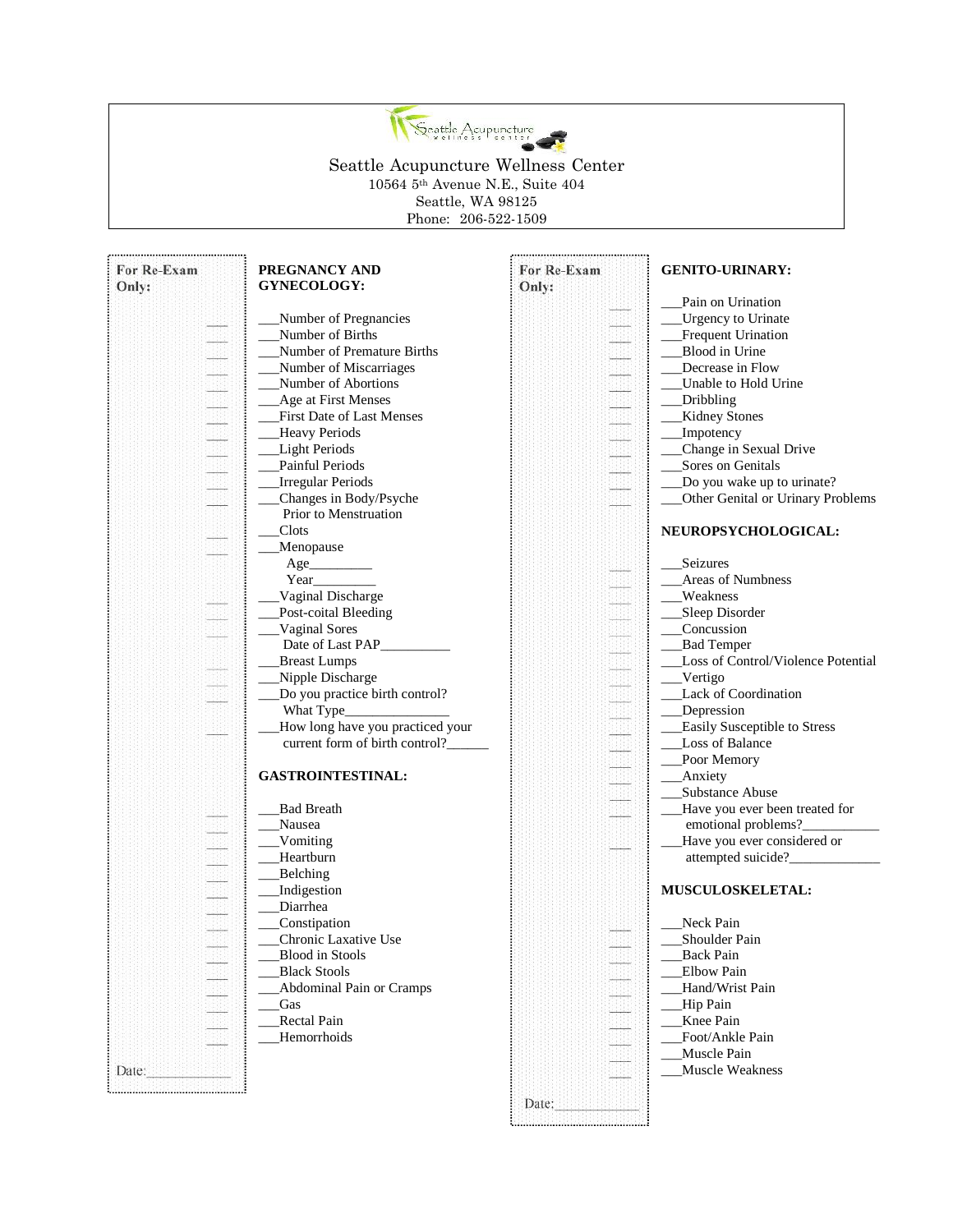

**On the figures below, please mark clearly any areas of pain and What makes the pain better? indicate any scars.**



Please describe any functional difficulties related to the areas of pain mentioned above (for example: sitting, walking, bending, lifting, moving, smiling, etc.): \_

\_\_\_\_\_\_\_\_\_\_\_\_\_\_\_\_\_\_\_\_\_\_\_\_\_\_\_\_\_\_\_\_\_\_\_\_\_\_\_\_\_\_\_\_\_\_\_\_\_\_\_\_\_\_\_\_\_\_\_\_\_\_\_\_\_\_\_\_\_\_\_\_\_\_\_\_\_\_\_\_\_\_\_\_\_\_\_\_\_\_\_\_\_\_\_\_\_\_\_\_\_\_\_\_ \_\_\_\_\_\_\_\_\_\_\_\_\_\_\_\_\_\_\_\_\_\_\_\_\_\_\_\_\_\_\_\_\_\_\_\_\_\_\_\_\_\_\_\_\_\_\_\_\_\_\_\_\_\_\_\_\_\_\_\_\_\_\_\_\_\_\_\_\_\_\_\_\_\_\_\_\_\_\_\_\_\_\_\_\_\_\_\_\_\_\_\_\_\_\_\_\_\_\_\_\_\_\_\_ \_\_\_\_\_\_\_\_\_\_\_\_\_\_\_\_\_\_\_\_\_\_\_\_\_\_\_\_\_\_\_\_\_\_\_\_\_\_\_\_\_\_\_\_\_\_\_\_\_\_\_\_\_\_\_\_\_\_\_\_\_\_\_\_\_\_\_\_\_\_\_\_\_\_\_\_\_\_\_\_\_\_\_\_\_\_\_\_\_\_\_\_\_\_\_\_\_\_\_\_\_\_\_\_

Please circle the number corresponding to the severity of the functional difficulties mentioned above:

 $_$ Other $_$ 

Date:

 1 2 3 4 5 6 7 8 9 10 Mild Severe Severe Severe Severe Severe Severe Severe Severe Severe Severe Severe Severe Severe Severe Severe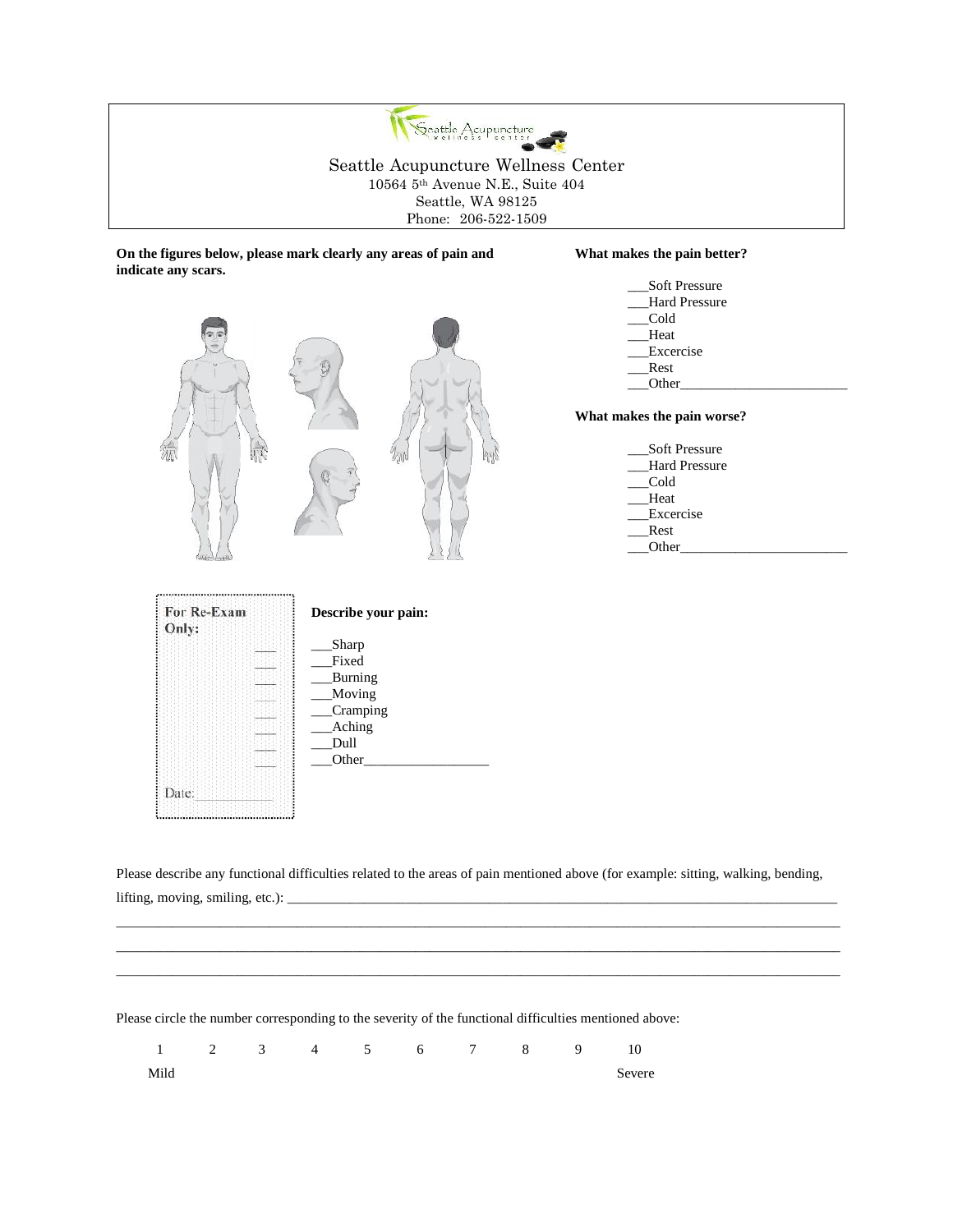

# **NOTICE OF PRIVACY PRACTICES**

This notice describes how medical information about you may be used and disclosed and how you can get access to this information. Please review it carefully.

The Seattle Acupuncture Wellness Center respects your privacy. We understand that your personal health information is very sensitive. We will not disclose your information to others unless you tell us to do so, or unless the law authorizes or requires us to do so.

The law protects the privacy of the health information we create and obtain in providing care and services to you. For example, your protected health information includes your symptoms, test results, diagnoses, treatment, health information from other providers, and billing and payment information relating to these services. Federal and state law allows us to use and disclose your protected health information for purposes of treatment and health care operations. State law requires us to get your authorization to disclose this information for payment purposes.

Examples of Use and Disclosures of Protected Health Information for Treatment, Payment, and Health Operations.

- For treatment:<br>
 Information obtained by a nurse, physician, or other member of our health care team will be recorded in your medical record and used to help decide what care may be right for you.
	- We may also provide information to others providing you care. This will help them stay informed about your care.

For payment:<br>
• We request payment from your health insurance plan. Health plans need information from us about your medical care. Information provided to health plans may include your diagnosis, procedures performed, or recommended care.

- 
- For health care operations:<br>
 We use your medical records to assess quality and improve services.<br>
 We may use and disclose medical records to review the qualifications and performance of our health care providers and to
	- $\bullet$  We may contact you to remind you about appointments and give you information about treatment alternatives or other health-related benefits and services.
	-
	- We may contact you to raise funds.<br>• We may use and disclose your information to conduct or arrange for services including:<br>• O medical quality review by your health plan;
		- o accounting, legal, risk management, and insurance services;
		- o audit functions, including fraud and abuse detection and compliance programs.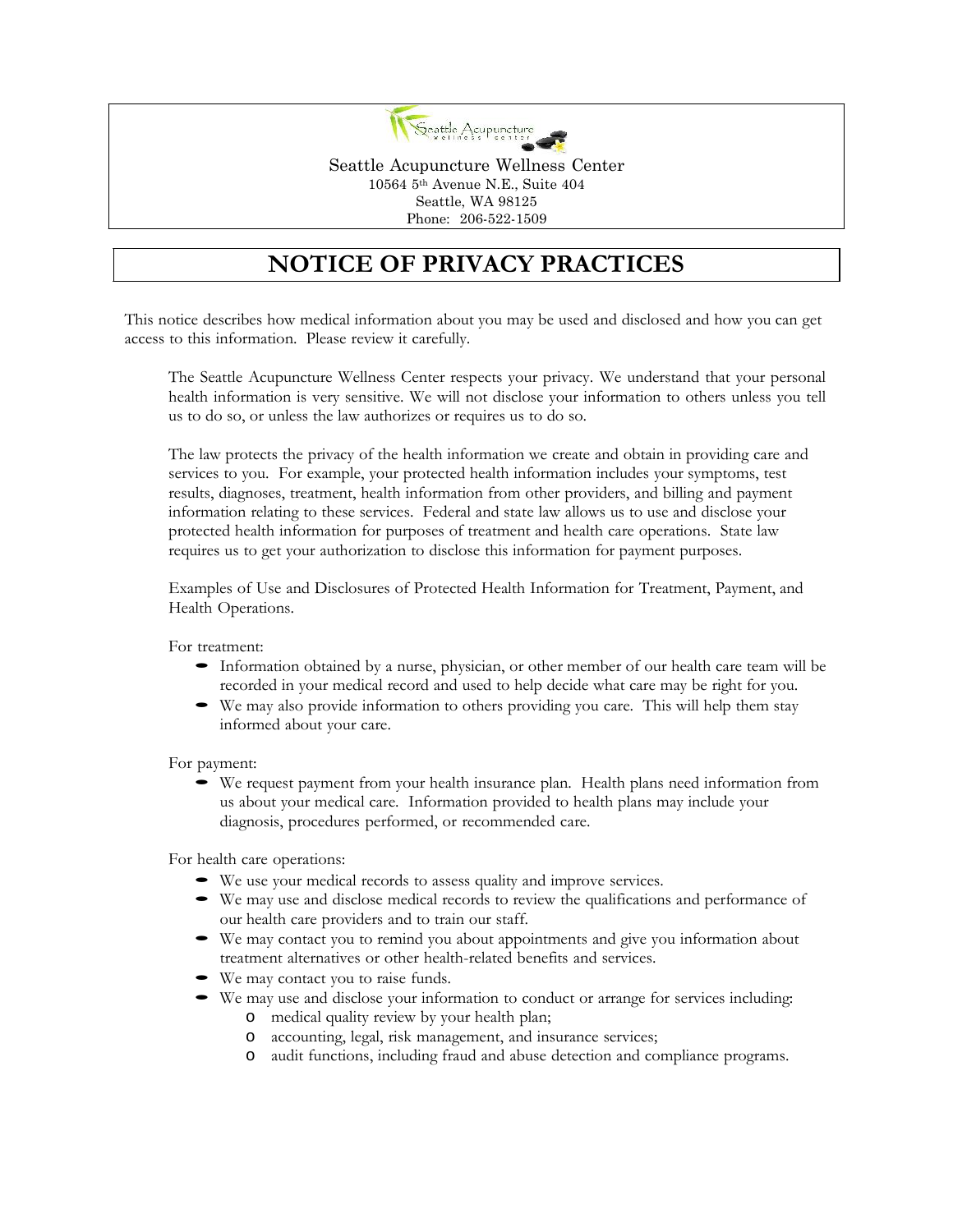

Your Health Information Rights

The health and billing records we create and store are the property of the practice/health care facility. The protected health information in it, however, generally belongs to you.

You have a right to:

- 
- Receive, read, and ask questions about this Notice;<br>
 Ask us to restrict certain uses and disclosures. You must deliver this request in writing to us.<br>
We are not required to grant this request. But we will comply with
- 
- Request that you be allowed to see and get a copy of your protected health information. You may make this request in writing. We have a form available for this type of request;
- Have us review a denial of access to your health information—except in certain circumstances:
- $\bullet$  Ask us to change your health information. You may give us this request in writing. You may write a statement of disagreement if your request is denied. It will be stored in your
- medical record, and included with any release of your records;<br>
When you request, we will give you a list of disclosures of your health information. The list<br>
will not include disclosure to third-party payers. You may rece charge once every 12 months. We will notify you of the cost involved if you request this
- information more than once in 12 months;<br>
Solution Solution Solution Solution Solution Solution Shakes is a state, and give us your request in writing;<br>
Cancel prior authorizations to use or disclose health information by
- revocation. Your revocation does not affect information that has already been released. It also does not affect any action taken before we have it. Sometimes, you cannot cancel an authorization if its purpose was to obtain insurance.

For help with these rights during normal business hour, please contact: Office manager/HIPAA Officer at (206) 522-1509.

Our Responsibilities

We are required to:

- o Keep your protected health information private;
- o Give you this Notice;
- o Follow the terms of this Notice.

We have the right to change our practices regarding the protected health information we maintain. If we make changes, we will update this Notice. You may receive the most recent copy of the Notice by calling and asking for it or to pick one up.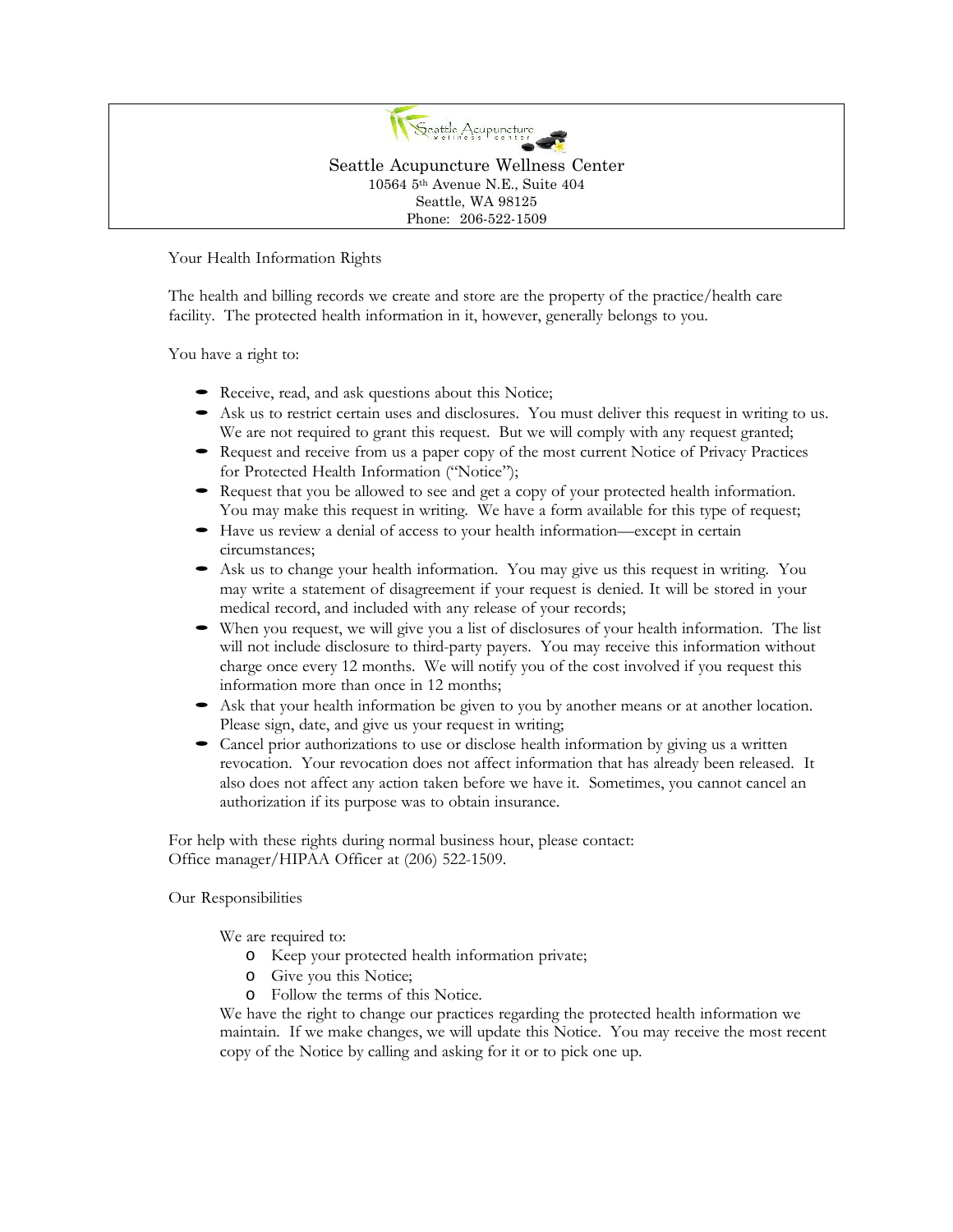

To ask for Help or Complain

If you have questions, want more information, or want to report a problem about the handling of your protected health information, you may contact:

Office Manager/HIPAA Officer at (206) 522-1509.

If you believe your privacy rights have been violated, you may discuss your concerns with any staff member. You may also deliver a written complaint to Office Manager/HIPAA Officer at our practice/health care facility. You may also file a complaint with the U.S. Secretary of Health and Human Services.

Other Disclosures and Uses of Protected Health Information Notification of

Family and Others

- Unless you object, we may release health information about you to <sup>a</sup> friend or family member who is involved in your medical care. We may also give information to someone who helps pay for your care. We may tellyour family or friends your condition and that you are in a hospital. In addition, we may disclose health information about you
- to assist in disaster relief efforts. [Hospitals] Information may be provided to people who ask for you by name. we may use and disclose the following information in <sup>a</sup> hospital directory:
	- o Your name,
	- o Location,
	- o General condition, and
	- o Religion (only to clergy)

You have the right to object to this use or disclosure of your information. If you object, we will not use or disclose it.

We may use and disclose your protected health information without your authorization as follows:

- With Medical Researchers-if the research has been approved and has policies to protect the privacy of your health information. We may also share information with medical
- researcher preparing to conduct a research project.<br>
 To Funeral Directors/Coroners consistent with applicable law to allow them to carry out their duties.
- To Organ Procurement Organizations (tissue donation and transplant) or persons who obtain, store, or transplant organs.
- To the Food and Drug Administration (FDA) relating problems with food, supplements, and products.
- To Comply with Workers' Compensation Laws—if you make a workers' compensation claim.
	- For Public Health and Safety Purposes as Allowed or Required by Law:
		- o To prevent or reduce a serious, immediate threat to the health or safety of a person
		- o Or public.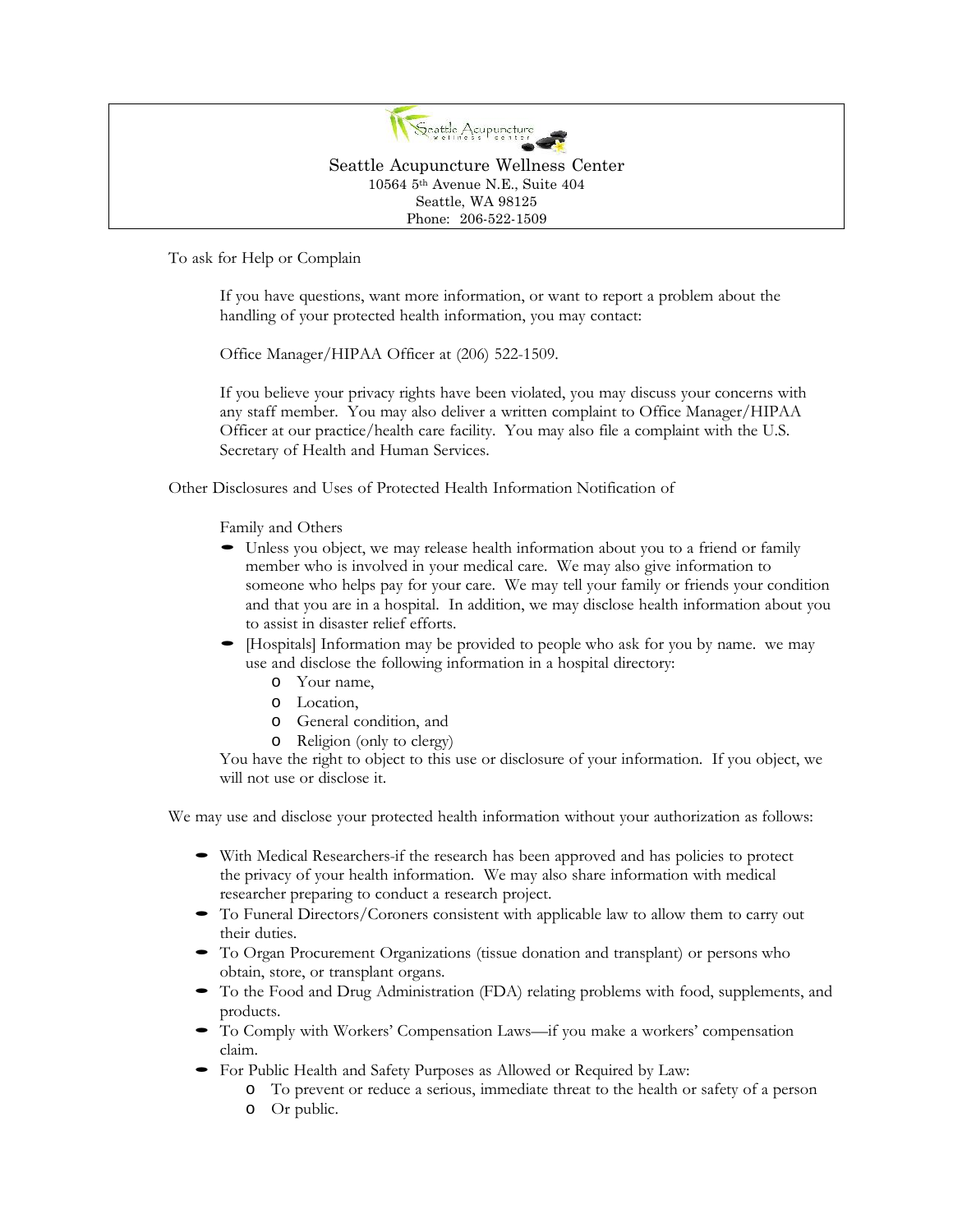

- o To public health or legal authorities
	- To protect public health and safety
	- To prevent or control disease, injury, or disability<br>• To report vital statistics such as births or deaths.
	-
- 
- To Report Suspected Abuse or Neglect to public authorities. To Correctional Institutions if you are in jail or prison, as necessary for your health and the health and safety of others.
- For Law Enforcement Purposes such as when we receive a subpoena, court order, or other legal process, or you are the victim of a crime.
- For Health and Safety Oversight Activities. For example, we may share health information with disaster relief agencies to assist in notification of your condition to family
- or others.<br>• For Work-Related Conditions That Could Affect Employee Health. For example, an employer may ask us to assess health risks on a job site.
- To the Military Authorities of U.S. and Foreign Military Personnel. For example, the law may require us to provide information necessary to a military mission.<br>• In the Course of Judicial/Administrative Proceedings at yo
- 
- For Specialized Government Functions. For examples, we may share information for national security purposes.

Other Uses of Disclosures of Protected Health Information

• Uses and disclosures not in this Notice will be made only as allowed or required by law or with your written authorization.

Web Site

• We have <sup>a</sup> Web site that provides information about us.

Effective Date:

January 1, 2014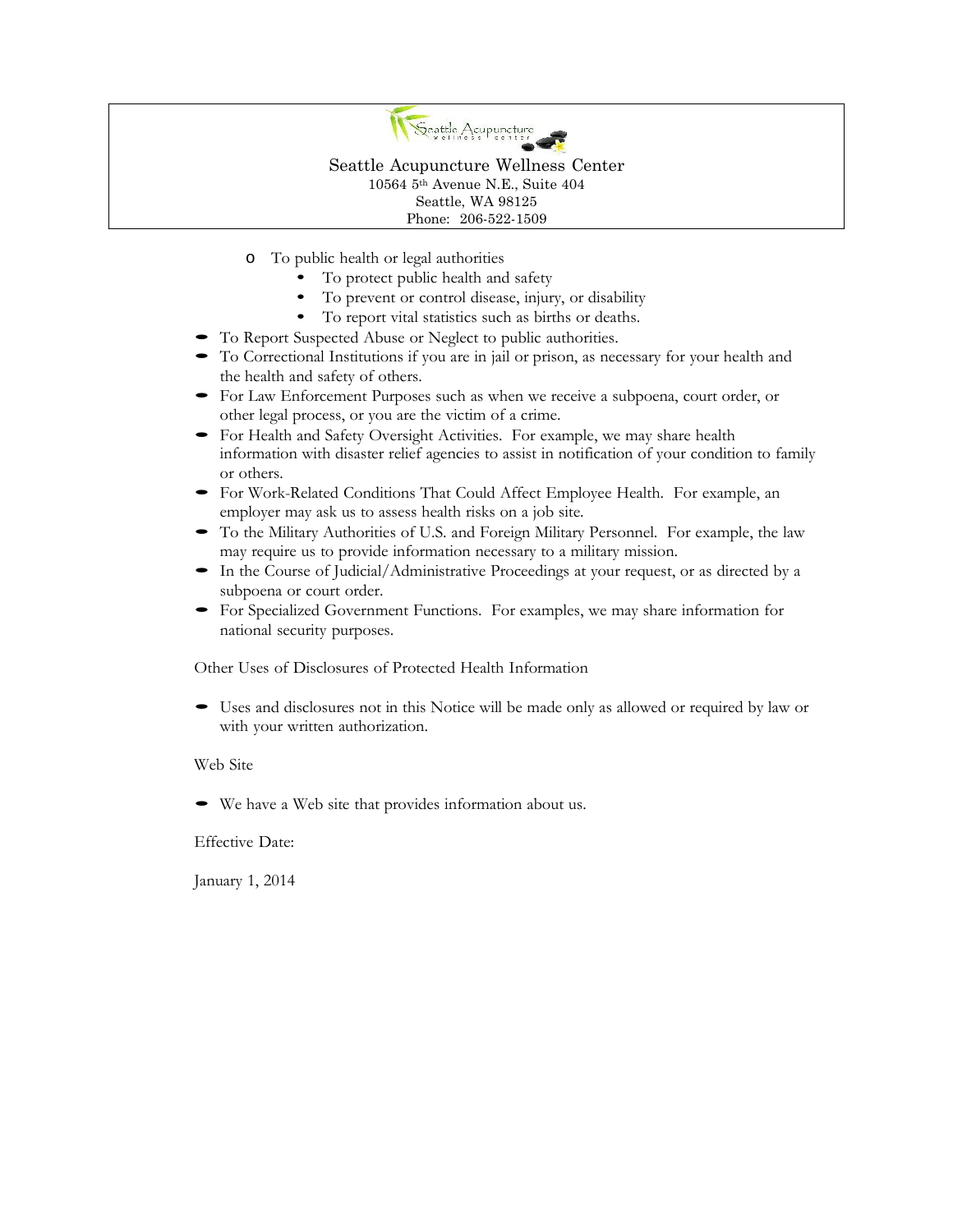

## **NOTICE OF PRIVACY PRACTICES – ACKNOWLEDGEMENT**

- 
- 
- 
- We keep a record of the health care services we provide you.<br>• You may ask to see and copy that record.<br>• You may also ask to correct that record.<br>• We will not disclose your record to other unless you direct us to do so
- You may see your record or get more information about it by contacting the Office Manager / HIPAA Offices.

Our Notice of Privacy Practices describes in more detail how your health information may be used and disclosed, and how you can access your information.

Your signature below is acknowledgment that you have been provided with a copy of our Notice of Privacy Practices to read.

Patient or legally authorized individual signature Date

Printed name and signed on behalf of the patient Relationship

Parent, legal guardian or representative

Witness/Staff Member

(Notation, if any, by staff) This form will be retained in your Seattle Acupuncture Wellness Center medical record.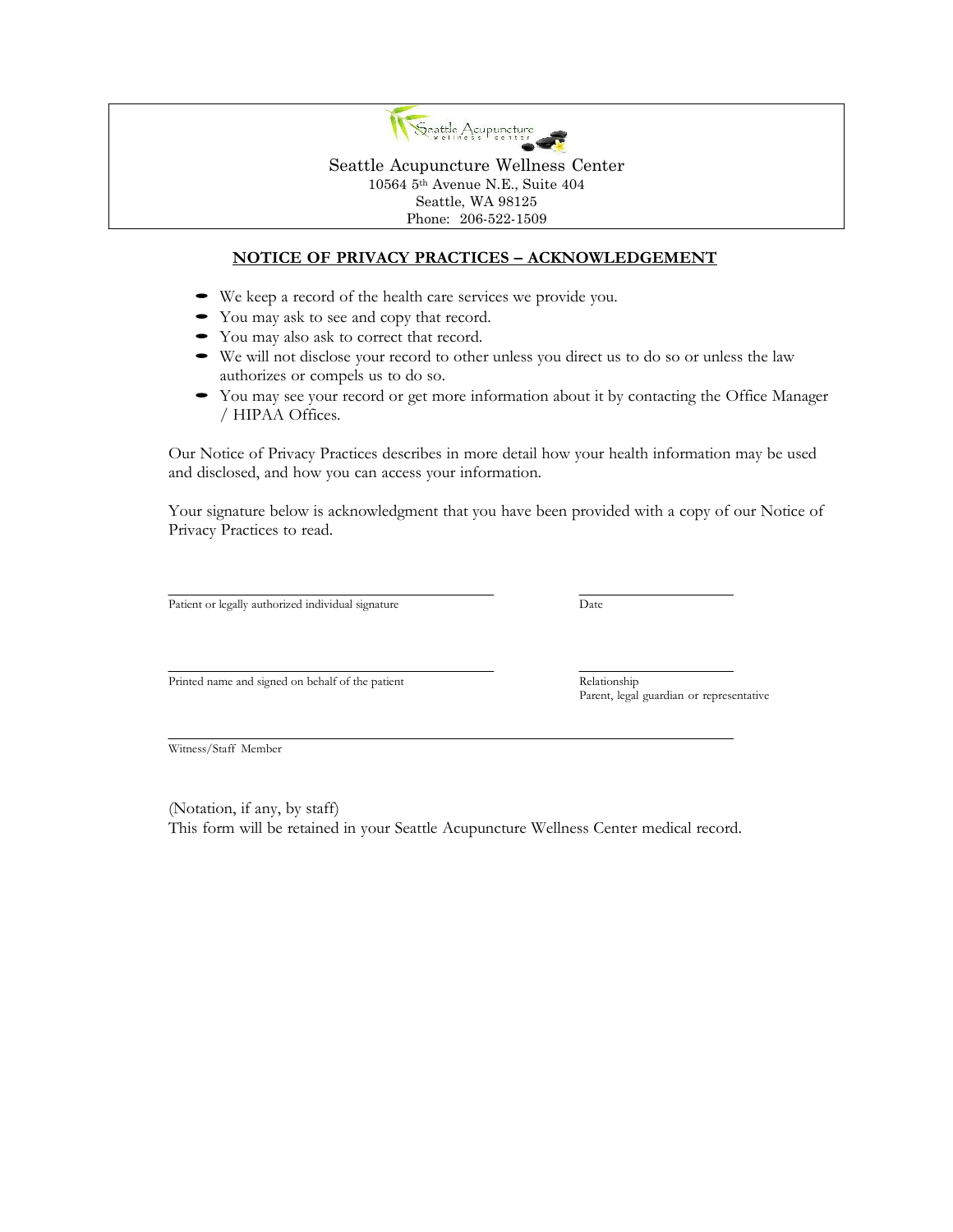

# **Consent Form for Traditional Methods**

I, the undersigned hereby authorize Hyejung Hayes, E.A.M.P., who received her Master of Acupuncture in June 2002 from the Northwest Institute of Acupuncture and Oriental Medicine (currently Bastyr University) and who is currently licensed in the State of Washington (Lic  $#$ 00002067) to perform the following acupuncture procedures:

- **Acupuncture**: the insertion of special sterilized and disposable needles through the skin into the underlying tissues at specific points on the surface of the body.
- **Cupping**: a technique used to relieve symptoms by applying cups made of glass, bamboo, or other materials to the skin with a vacuum created by heat or other devices.
- **Moxabustion (moxa)**: the burning of herbs on or near the body to warm it, strengthen it, and relieve symptoms. Moxa comes in several forms such as a stick, string, ball, cone, or rice grain.
- **Dietary Advice**: food and herbal advice based on traditional Chinese medical theory.
- **Electro –Acupuncture**: the running of very low electrical current through one or more needles to help heal the body.

## **I recognize the potential risk and benefit of these procedures as described below.**

**Potential risks**: Although uncommon, there is a potential for acupuncture to produce some discomfort or pain at needled sites, **minor bruising**, or infection. It may also cause needle sickness, a broken needle, temporary discoloration of the skin, and potentially an aggravation of symptoms existing prior to the acupuncture treatment. Clients with severe bleeding disorders, pace-makers, or who are pregnant should inform their practitioners prior to treatment.

**Potential benefits**: drugless or drug-reduced relief of presenting symptoms and the improved balance of bodily energies which may lead to prevention or elimination of the Client's main complaints.

With this knowledge, I voluntarily consent to the above procedures, realizing that no guarantees have been given to me by Hyejung Hayes, E.A.M.P., regarding the cure or improvement of my conditions.

I hereby release Hyejung Hayes, E.A.M.P., from any and all liability which may occur in connection with the above mentioned procedures, except for failure to perform the procedures with appropriate medical care.

# **I understand that I am free to discontinue participating in these procedures at any time.**

| Patient Signature:                 | Date: |  |  |
|------------------------------------|-------|--|--|
|                                    |       |  |  |
| Clinic Verification of Signatures: |       |  |  |
|                                    | Date: |  |  |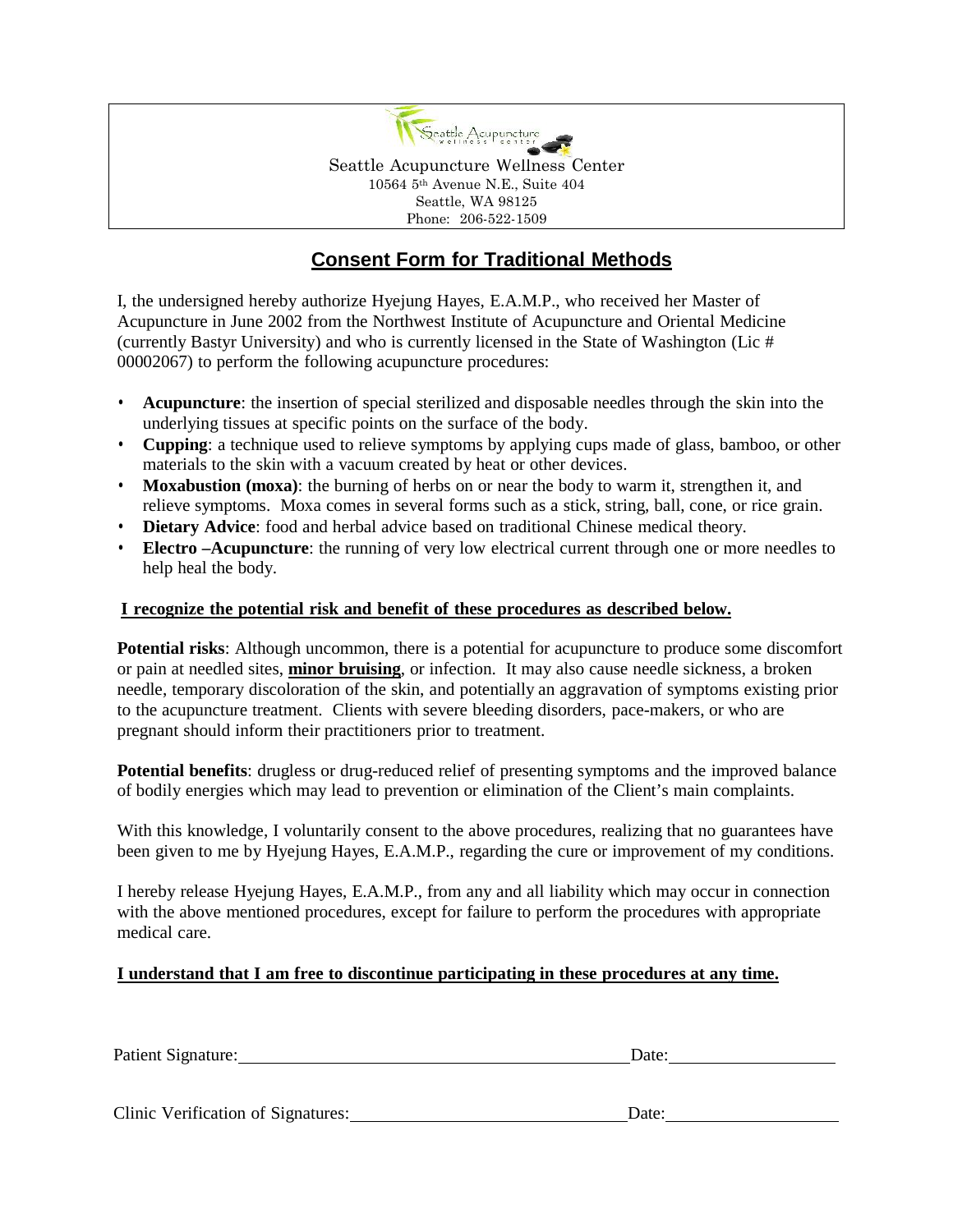

#### **Written Waiver to Continue East Asian Medical Treatment**

Washington State law requires acupuncturists to receive a written diagnosis or to consult with a primary care provider (MD, DO, ND, PA, ARNP) before treating patients with any of the following potentially serious disorders. This consultation requires your authorization; if you refuse the authorization or do not provide a recent diagnosis from the physician, you will have to sign this waiver so that treatments may continue.

I, the undersigned patient, acknowledge I may have a potentially serious disorder. The nature of the disorder is:

#### **(Initial each applicable disorder, or circle N/A if none of the mentioned applies)**

- Cardiac conditions including uncontrolled hypertension
- **Acute abdominal symptoms**
- Acute diagnosed neurological changes
- Unexplained weight loss or gain in excess of 15% body weight within a three month period
- **Suspected fracture or dislocation**
- Suspected systemic disorders and infections
- Any serious diagnosed hemorrhagic disorder
- Acute respiratory distress without previous history or diagnosis
- **N/A** None of these symptoms apply to me (**Initial** \_\_\_\_\_)

Because of the above disorder, Seattle Acupuncture Wellness Center and the undersigned practitioner requested a consultation or recent diagnosis from a physician or physician's assistant, osteopathic physician or osteopathic physician's assistant, naturopath or ARNP on that potentially serious disorder.

I acknowledge that failure to pursue treatment from my primary health care provider may involve risks not limited to as death, additional distress, and aggravation of underlying condition, disability, pain, and impairment.

I, nonetheless, refuse to authorize a consultation or to provide a recent diagnosis from such a primary health care provider and wish to continue with treatment. I further understand the services and techniques the East Asian medicine practitioner is authorized to provide will not resolve my underlying potentially serious disorder(s).

## **SIGN ONLY AFTER YOU UNDERSTAND AND AGREE TO THE ABOVE TERMS**

(Please Print) Name of Patient

|  | Signature of Patient or Representative (if patient is a minor or handicapped) | Date |
|--|-------------------------------------------------------------------------------|------|
|  |                                                                               |      |